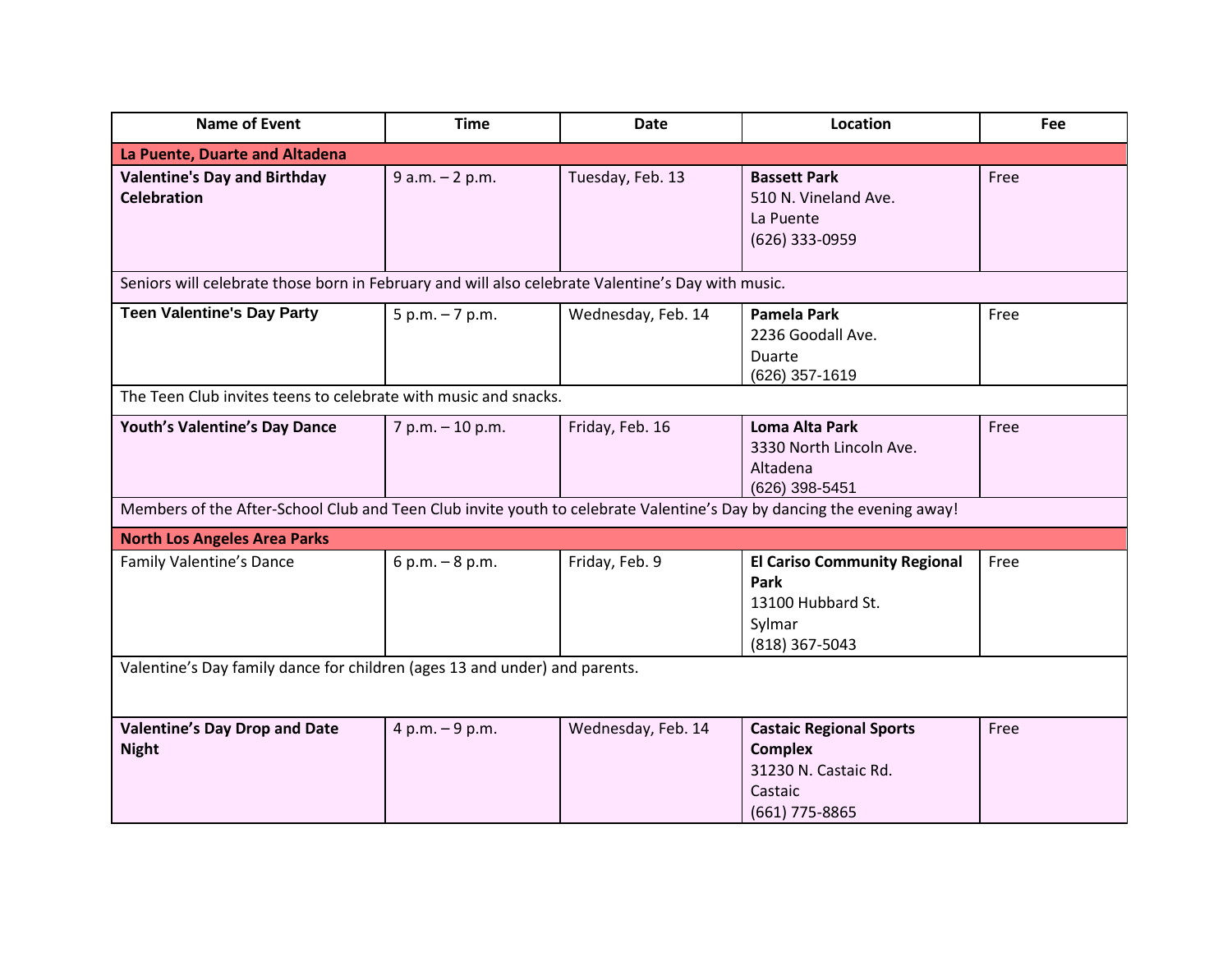| Drop your kids off at the park for some fun! Children will enjoy games, food and more and their parents can enjoy a Valentine's date night. |                    |                           |                                                                                                                 |                                   |  |
|---------------------------------------------------------------------------------------------------------------------------------------------|--------------------|---------------------------|-----------------------------------------------------------------------------------------------------------------|-----------------------------------|--|
| <b>South Los Angeles Area Parks</b>                                                                                                         |                    |                           |                                                                                                                 |                                   |  |
| <b>Valentine Ballroom Dance</b>                                                                                                             | $6 p.m. - 8 p.m.$  | Monday, Feb. 12           | Yvonne B. Burke Senior &<br><b>Community Center</b><br>4750 W. 62nd St.<br>Los Angeles<br>323-298-6038          | \$5 per person                    |  |
| Food and ballroom dancing for local seniors.                                                                                                |                    |                           |                                                                                                                 |                                   |  |
| <b>Ladera Line Dancers Valentine</b><br><b>Dance</b>                                                                                        | 12 p.m. $- 2$ p.m. | Monday, Feb. 12           | <b>Ladera Park</b><br>6027 Ladera Park Ave.<br>Los Angeles<br>(323) 298-3629                                    | Free                              |  |
| Come learn how to line dance for love!                                                                                                      |                    |                           |                                                                                                                 |                                   |  |
| <b>Valentine's Day Dance</b>                                                                                                                | $2 p.m. - 6 p.m.$  | Tuesday, Feb. 13          | <b>Steinmetz Senior Center</b><br>1545 S. Stimson Ave.<br>Hacienda Heights<br>(626) 855-5383                    | Free                              |  |
| Food and dancing for local seniors                                                                                                          |                    |                           |                                                                                                                 |                                   |  |
| <b>5K Valentine Walk</b>                                                                                                                    | 9 a.m. - 12 p.m.   | Wednesday, February<br>14 | <b>Alondra Park</b><br>3850 W. Manhattan Beach<br>Blvd.<br>Lawndale<br>(310) 217-8366                           | Free                              |  |
| Walk or run to celebrate love and get healthier around the beautiful park lake.                                                             |                    |                           |                                                                                                                 |                                   |  |
| <b>Valentine Day Dinner and Dance</b>                                                                                                       | $6 p.m. - 8 p.m.$  | Wednesday, February<br>14 | <b>Rowland Heights Community</b><br><b>Center</b><br>1545 S. Stimson Ave.<br>Hacienda Heights<br>(626) 912-6774 | Please call center<br>for details |  |
| An evening of dancing for the entire community. Come and join us!                                                                           |                    |                           |                                                                                                                 |                                   |  |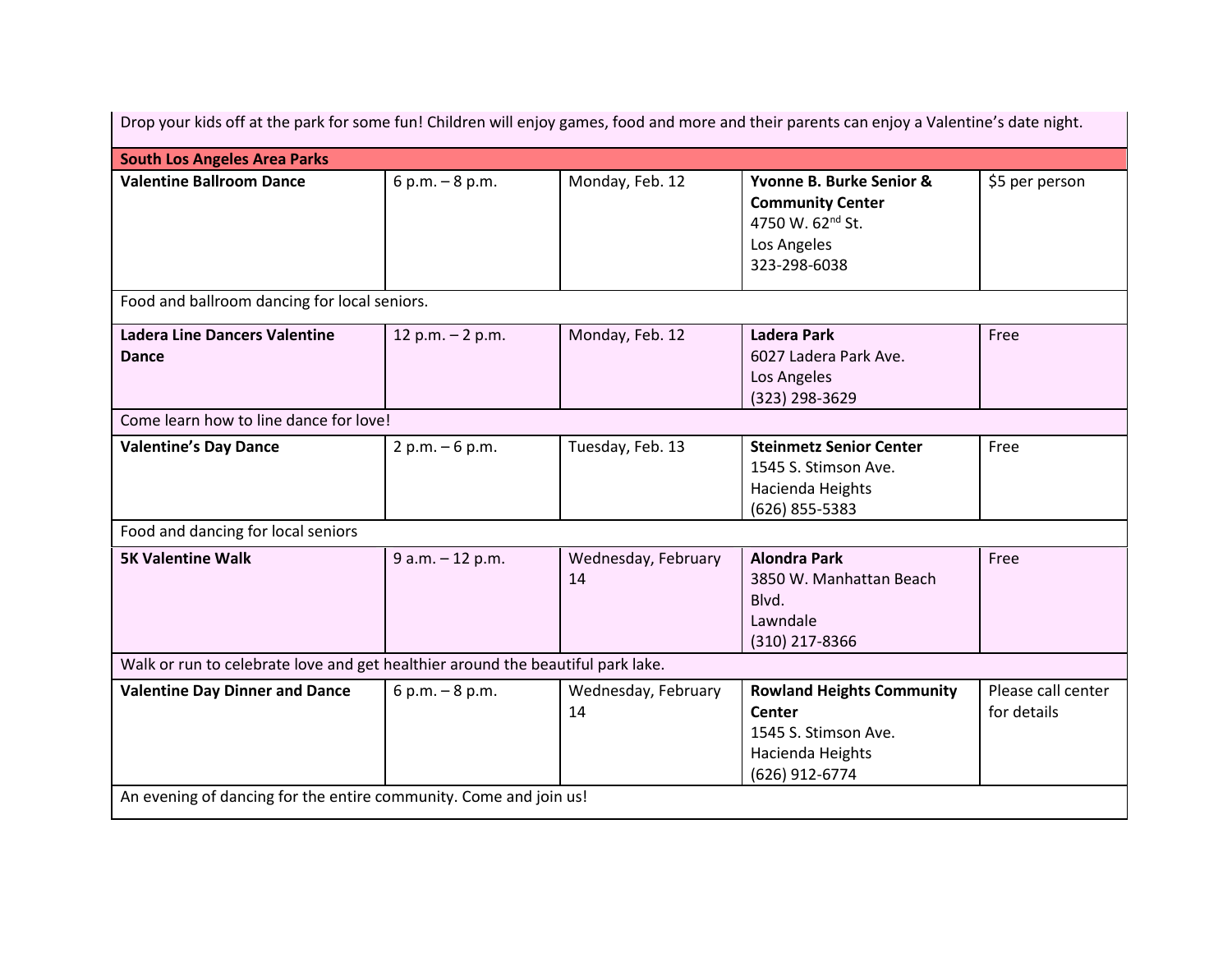| Los Angeles County Arboretum and Botanic Garden, Descanso Gardens, Ford Theatre                                                         |                     |                        |                              |                    |
|-----------------------------------------------------------------------------------------------------------------------------------------|---------------------|------------------------|------------------------------|--------------------|
| <b>Love Potions from the Gardens</b>                                                                                                    | 11 a.m.             | Saturday, Feb. 10      | Los Angeles County Arboretum | Free with          |
|                                                                                                                                         |                     |                        | and Botanic Garden           | admission.         |
|                                                                                                                                         |                     |                        | 301 North Baldwin Ave.       | Adults: \$9.00     |
|                                                                                                                                         |                     |                        | Arcadia                      | Students with ID   |
|                                                                                                                                         |                     |                        | (626) 821-3222               | and Seniors age    |
|                                                                                                                                         |                     |                        |                              | 62 and older:      |
|                                                                                                                                         |                     |                        |                              | \$6.00             |
|                                                                                                                                         |                     |                        |                              | Children Ages      |
|                                                                                                                                         |                     |                        |                              | 5-12: \$4.00       |
|                                                                                                                                         |                     |                        |                              | Children under     |
|                                                                                                                                         |                     |                        |                              | 5: free            |
|                                                                                                                                         |                     |                        |                              | Members: free      |
| Learn how plants and flowers were used in the past as love potions.                                                                     |                     |                        |                              |                    |
| <b>Kombucha Brewing</b>                                                                                                                 | 10 a.m. $-$ 12 p.m. | Saturday, Feb. 10      | Los Angeles County Arboretum | \$30 Arboretum     |
|                                                                                                                                         |                     |                        | and Botanic Garden           | members            |
|                                                                                                                                         |                     |                        | 301 North Baldwin Ave.       | \$40 non-members   |
|                                                                                                                                         |                     |                        | Arcadia                      | (Includes)         |
|                                                                                                                                         |                     |                        | (626) 821-3222               | Arboretum          |
|                                                                                                                                         |                     |                        |                              | Admission)         |
| Learn how to brew and bottle kombucha safely at home. This class covers food safety along with various kombucha recipes and methods. To |                     |                        |                              |                    |
| register, please call the Education Department at (626) 821-4623, or pay at the class.                                                  |                     |                        |                              |                    |
| <b>Shakespeare's Love Scenes</b>                                                                                                        | 11 a.m.             | Sat., Sun. Feb. 10, 11 | <b>Descanso Gardens</b>      | Free with garden   |
| and Sonnets                                                                                                                             |                     |                        | 1418 Descanso Dr.            | admission of       |
|                                                                                                                                         | 1 p.m.              | Sat., Sun. Feb. 17, 18 | La Canada Flintridge         | \$9.00             |
|                                                                                                                                         |                     |                        | (818) 949-4200               |                    |
| Ensemble Shakespeare Theatre returns to Descanso Gardens to perform your favorite Shakespearian love scenes and sonnets in the garden.  |                     |                        |                              |                    |
| Meet at Center Circle and join the players on a walk to the Camellia Forest where the performance will begin.                           |                     |                        |                              |                    |
| <b>Taste of Love: Share Something</b>                                                                                                   | $5 p.m. - 8 p.m.$   | Wednesday, Feb. 14     | <b>Descanso Gardens</b>      | \$85.00 per person |
| <b>Savory, Then Something Sweet;</b>                                                                                                    |                     |                        | 1418 Descanso Dr.            | for 5 courses;     |
| <b>Valentine's Day Dinner at Maple</b>                                                                                                  |                     |                        | La Canada Flintridge         | \$100 per person   |
| <b>Restaurant</b>                                                                                                                       |                     |                        | (818) 949-4200               | for 6 courses.     |
|                                                                                                                                         |                     |                        |                              |                    |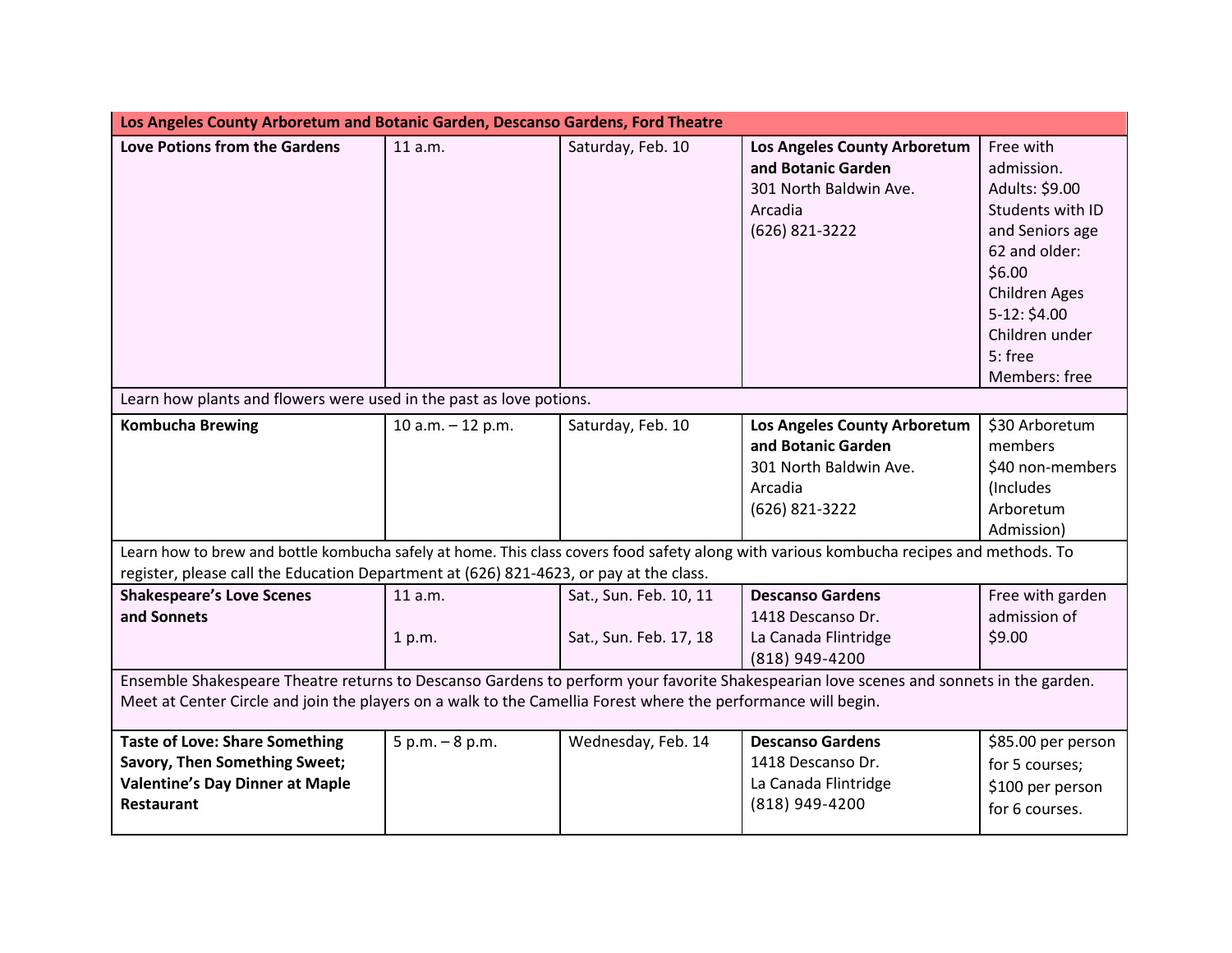|                                                                                                                                                                                                                                                                                                                                                                                                                                            |                         |                  |                                                                                                     | Add 3-glass wine<br>pairing for \$25 or<br>paring with each<br>course for \$45.00                                                                                                            |
|--------------------------------------------------------------------------------------------------------------------------------------------------------------------------------------------------------------------------------------------------------------------------------------------------------------------------------------------------------------------------------------------------------------------------------------------|-------------------------|------------------|-----------------------------------------------------------------------------------------------------|----------------------------------------------------------------------------------------------------------------------------------------------------------------------------------------------|
| Experience a taste of love with your sweetheart this Valentine's Day at our restaurant "Maple." Please make reservations.                                                                                                                                                                                                                                                                                                                  |                         |                  |                                                                                                     |                                                                                                                                                                                              |
| <b>Little Owl's Nest</b>                                                                                                                                                                                                                                                                                                                                                                                                                   | $10:30$ a.m. $-11$ a.m. | Tuesday, Feb. 13 | <b>Descanso Gardens</b><br>1418 Descanso Dr.<br>La Canada Flintridge<br>(818) 949-4200              | Free with<br>admission.<br>Adults: \$9.00<br>Students with ID.<br>and Seniors age<br>62 and older:<br>\$6.00<br>Children Ages<br>$5-12: $4.00$<br>Children under<br>5: free<br>Members: free |
| Bring your little owlets age 2 and older for an enchanting nature-themed story so they can show some love to mother nature.                                                                                                                                                                                                                                                                                                                |                         |                  |                                                                                                     |                                                                                                                                                                                              |
| The Dialectic of the Stars - Drag Me<br>Crazy                                                                                                                                                                                                                                                                                                                                                                                              | $2 p.m. - 8 p.m.$       | Sunday, Feb. 18  | <b>John Anson Ford</b><br>Amphitheatre<br>2580 Cahuenga Blvd. East<br>Los Angeles<br>(323) 461-3673 | Free with general<br>admission                                                                                                                                                               |
| 2 p.m. - 8 p.m.: Installations and performances throughout the Ford Theatres by Scoli Acosta, The Lucky Dragons, Hoël Duret,<br>Robert Karimi, Rafaela Lopez, Emily Mast in collaboration with Alan Chan, Alison O'Daniel and Assaf Shaham. No reservations<br>required.<br>4 p.m. - 6 p.m.: Performances in the amphitheatre by Emily Mast in collaboration with Alan Chan, Lucky Dragons and Rafaela<br>Lopez. No reservations required. |                         |                  |                                                                                                     |                                                                                                                                                                                              |